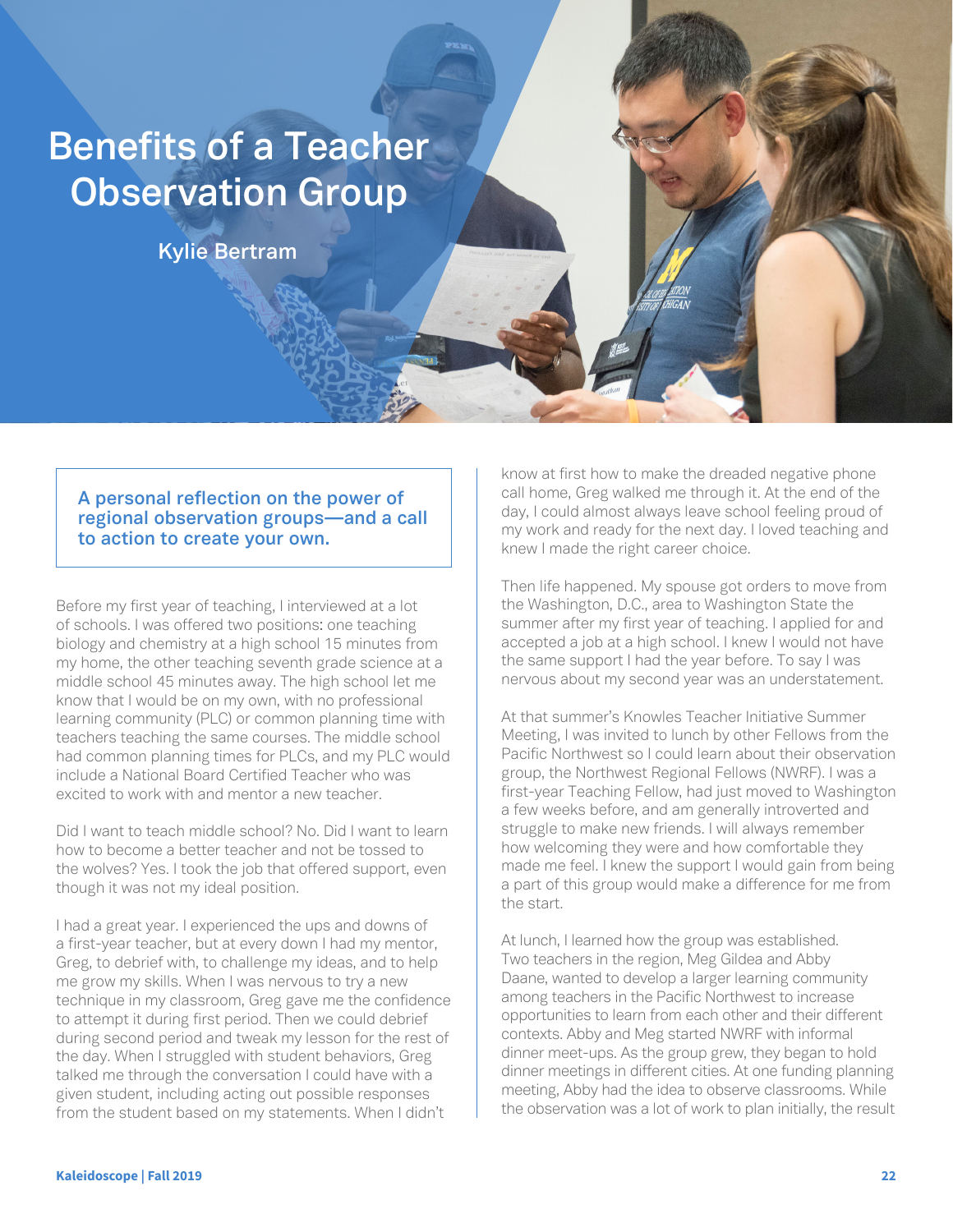was a stimulating conversation in the afternoon followed by dinner at Abby's house afterwards. This day sparked the motivation to start an official regional observation group. After writing grant proposals to Knowles to pay for dinner, substitute teachers, and travel costs, Knowles Teaching Fellows were able to opt-in to participate in the NWRF group.

Soon, members of the group began inviting colleagues and the composition of the group was expanded beyond Knowles Fellows. This organizational change led to a change in our name: we are now Observe Northwest (ONW). Each year, ONW recruits new Teaching Fellows at the Knowles Teacher Initiative Summer Conference, and current members recruit colleagues to join. The group has expanded from casual meetings of Knowles Fellows to organized observations followed by a conversational reflection, then a social dinner, once in the fall and once in the spring.

Why invest the time and energy to form or join a regional group? First, a local observation group builds fellowship among teachers who teach in the same region at different schools, in different contexts. I was an early-career teacher new to the area, and the observation group gave me the opportunity to discuss my new classroom and context with teachers who did not work in my building. I was grateful for the group's fresh perspectives on struggles I couldn't always define or assess properly within my own context. I was able to expand my professional community, something I desperately needed to support my practice. Observations also provide the opportunity to engage with colleagues around meaningful inquiry. Members of ONW enjoy being able to discuss and analyze observational trends across multiple classrooms and teachers with a community of teachers from different contexts.

Members of the group also agree that meetings in the fall and spring always occur at times when we are in need



*I always leave the observations feeling motivated and better equipped to deal with the issues I am facing."*



*I can now see that the leadership opportunity ONW provided in a supportive, community-based organization was imperative in order for me to gain the confidence I needed to branch into leadership roles in other aspects of teaching."*

of a boost of some kind. For example, I may be feeling down about my abilities and the way things are going in my classroom. However, I'll go to an observation and see practices I already know are wonderful but had forgotten about, like pointing out positive behaviors instead of negative behaviors. The observation and conversation with other teachers reminds me how important and how easy those types of practices are to implement. I always leave the observations feeling motivated and better equipped to deal with the issues I am facing.

Second, a local observation group also provides opportunities for leadership in a non-threatening, lowrisk environment. While I am introverted, I am also passionate about working to become a teacher leader. It was with this mindset that I took on an organizational leadership role at the Knowles Teacher Initiative Summer Meeting before my third year of teaching. Passing and receiving the torch of leadership was not easy. ONW Fellows had watched the hard work that Mike Town and Alex Steinkamp, the self-proclaimed "crank-turners" of the group, had put in for the past few years. In contrast, that year I was starting my third year of teaching at a third new school. Taking on leading ONW meant leading a group of teachers who were much more experienced than me, both at teaching and at leadership.

I was intimidated by taking on this role, but Mike and Alex coached and mentored me, and all members of the group consistently encouraged me. That year, we were able to meet at Mike's school to establish other leadership roles and create documents to support